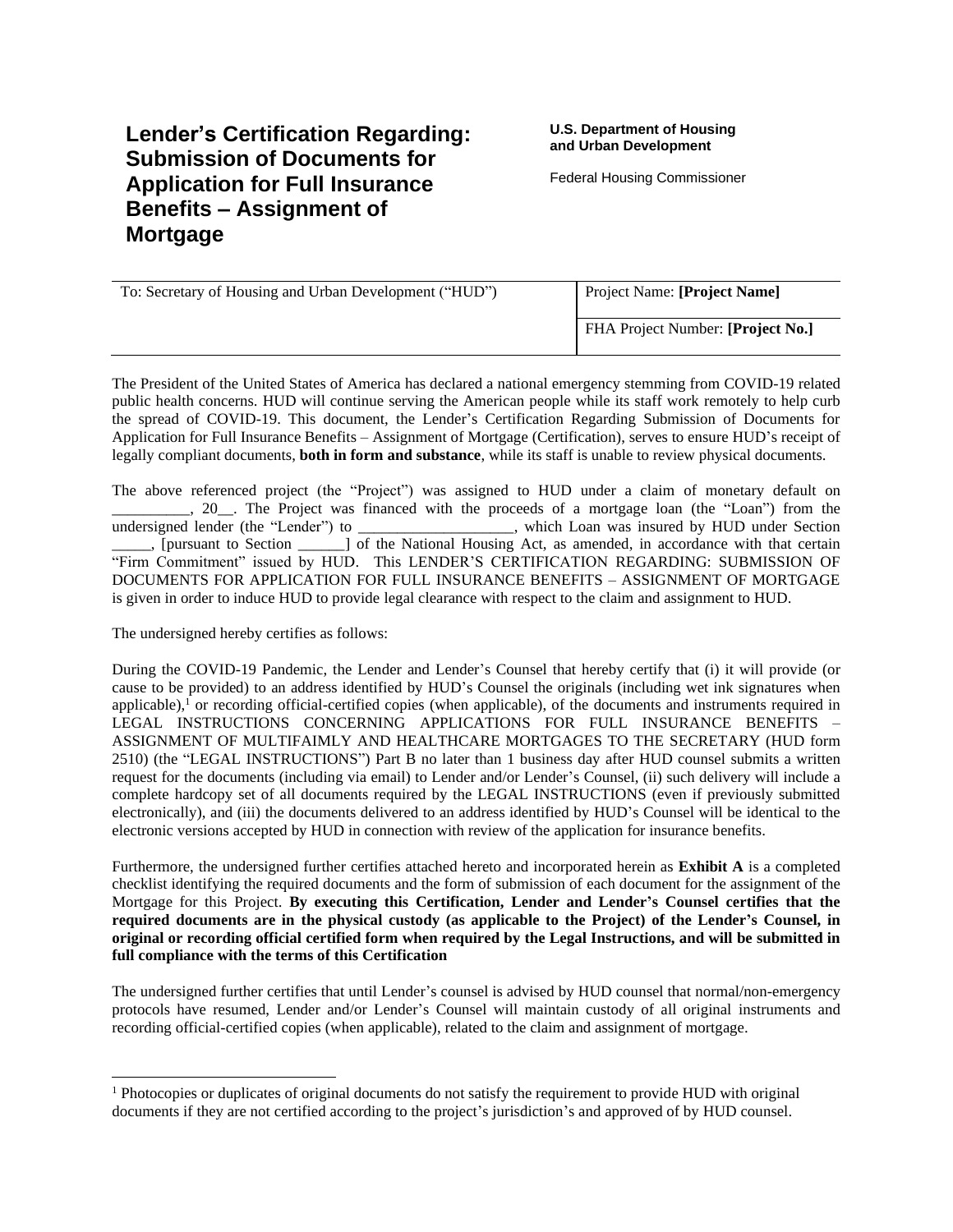Through executing this Certification, Lender and Lender's Counsel explicitly acknowledge that all documents recorded by electronic filing should maintain certified copies and that all certifications must be made by the project jurisdiction's recording official.

Undersigned Lender and Lender's Counsel hereby certifies and agrees that if originals, or as applicable recording official-certified copies, are not submitted to an address identified by HUD's Counsel within 1 business days of a request for submission of documents from HUD Counsel, then any legal clearance provided under the LEGAL INSTRUCTIONS is void and shall be rescinded.

If these documents are not sent to an address identified by HUD's Counsel within 1 business day of HUD Counsel's request, HUD will pursue all available legal remedies, which may include adjustments to the claim payment and/ or referral of this matter to the Mortgagee Review Board for administrative action, and/or civil monetary penalties (see 24 CFR Section 25.5 and 24 CFR Section 30.35).

Effective as of  $\_\_\_\_\_\_\_\_\$ , 20 $\_\_\_\_\$ .

#### **LENDER:**

**[LENDER NAME],** 

 $a \qquad \qquad$ 

| By:    |  |  |
|--------|--|--|
| Name:  |  |  |
| Title: |  |  |

**LENDER'S COUNSEL:**

#### **[FIRM NAME]**

| By:    |  |
|--------|--|
| Name:  |  |
| Title: |  |

WARNING: HUD will prosecute false claims and statements (18 U.S.C. 1001, 1010, 1012; 31 U.S.C. 3729, 3802).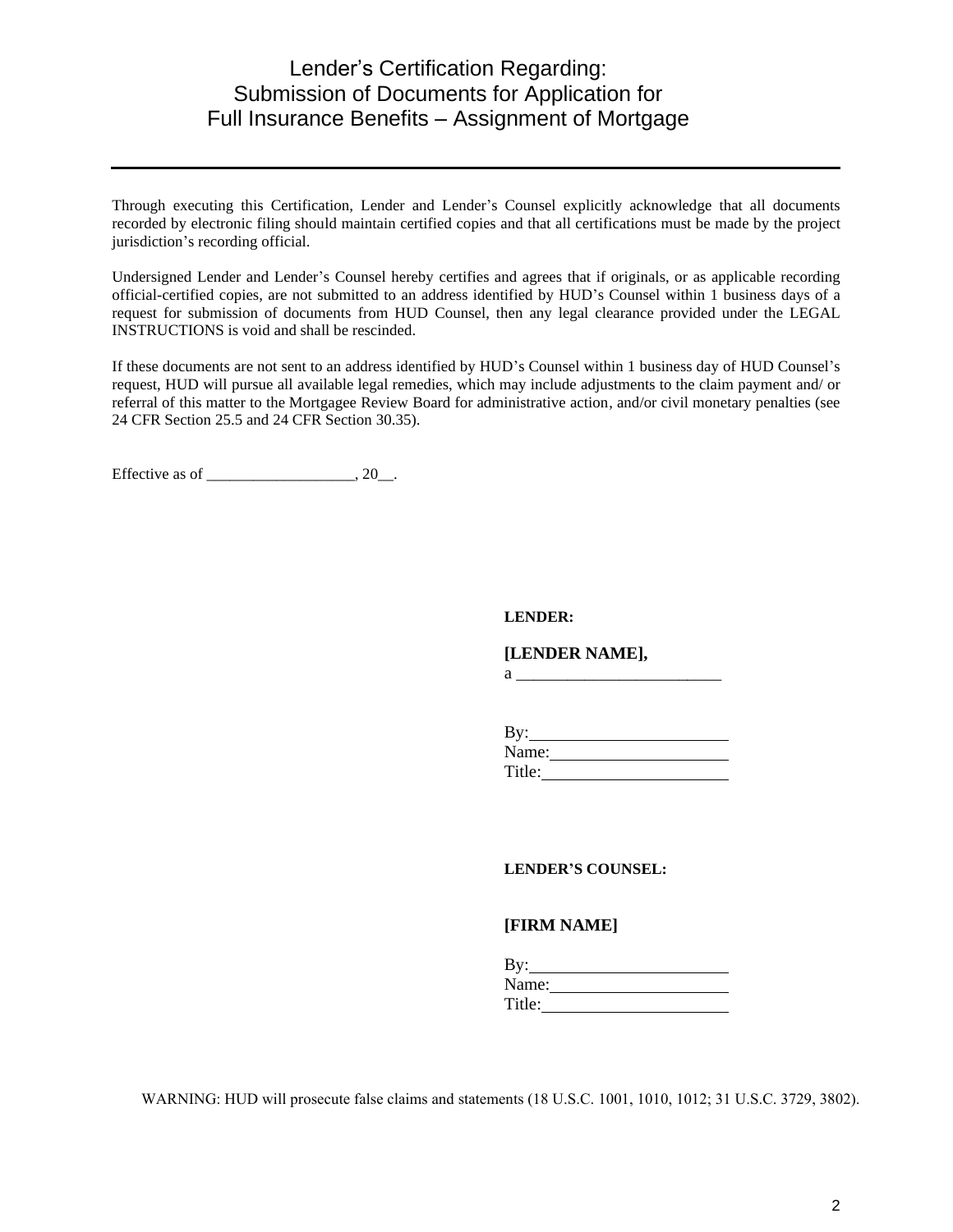# **Exhibit A**

| Documentation Not Specific to LEAN |                                                |                |            |       |      |              |              |     |
|------------------------------------|------------------------------------------------|----------------|------------|-------|------|--------------|--------------|-----|
| Tab                                | <b>Document Description</b>                    | Orig.          | Orig. Rec. | Rec.  | Copy | <b>State</b> | <b>State</b> | N/A |
| No.                                |                                                |                | <b>OR</b>  | Cert. |      | Ack. OR      | Cert.        |     |
|                                    |                                                |                | e-rec.     | Copy  |      | e-rec.       |              |     |
| $\mathbf{1}$                       | <b>Note</b>                                    |                |            |       |      |              |              |     |
| $\boldsymbol{2}$                   | Allonge/Endorsement to Mortgage Note - Chain   |                |            |       |      |              |              |     |
| 3                                  | Mortgage, Deed of Trust or other Security      |                |            |       |      |              |              |     |
|                                    | Instrument<br>Modification                     |                |            |       |      |              |              |     |
| 4                                  |                                                |                |            |       |      |              |              |     |
| 5                                  | Assignment of Mortgage - Chain                 |                |            |       |      |              |              |     |
| 6                                  | Security Agreement                             |                |            |       |      |              |              |     |
| $\pmb{7}$                          | Assignment of Security Agreement - Chain       |                |            |       |      |              |              |     |
| $\overline{\bf 8}$                 | Assignment (Form 289)                          |                |            |       |      |              |              |     |
| $\overline{9}$                     | Hazard Insurance - Policy/Binder/Certificate   |                |            |       |      |              |              |     |
| 10                                 | Assignment of Property Insurance Policy from   | L              |            |       |      |              |              |     |
|                                    | Lender                                         |                |            |       |      |              |              |     |
| 11                                 | Affidavit affirming Hazard Insurance Policy in | $\mathbb{R}^n$ |            |       |      |              |              |     |
|                                    | force from Lender                              |                |            |       |      |              |              |     |
| 12                                 | Assignment of Rents and Leases                 |                |            |       |      |              |              |     |
| 13                                 | Assignment of Assignment of Rents and Leases - |                |            |       |      |              |              |     |
|                                    | Chain                                          |                |            |       |      |              |              |     |
| 14                                 | <b>UCC1 County (Mortgagor)</b>                 |                |            |       |      |              |              |     |
| $\overline{15}$                    | UCC3 (Assign.) County (Mortgagor) - Chain      |                |            |       |      |              |              |     |
| 16                                 | UCC1 Sec. of State (Mortgagor)                 |                |            |       |      |              |              |     |
| 17                                 | UCC3 (Assign.) Sec. of State (Mortgagor) -     |                |            |       |      |              |              |     |
|                                    | Chain                                          |                |            |       |      |              |              |     |
| 18                                 | <b>Title Policy</b>                            |                |            |       |      |              |              |     |
| 19                                 | Corporate Resolution                           |                |            |       |      |              |              |     |
| 20                                 | Notification of Assignment to HUD              |                |            |       |      |              |              |     |
| 21                                 | Notification to Taxing Authority/Property Tax  |                |            |       |      |              |              |     |
|                                    | Information                                    |                |            |       |      |              |              |     |
| 22                                 | Repair Escrow Agreement                        |                |            |       |      |              |              |     |
| 23                                 | Assignment of Repair Escrow Agreement -        |                |            |       |      |              |              |     |
|                                    | Chain                                          |                |            |       |      |              |              |     |
| 24                                 | <b>Building Loan Agreement</b>                 |                |            |       |      |              |              |     |
| 25                                 | Assignment of Building Loan Agreement - Chain  |                |            |       |      |              |              |     |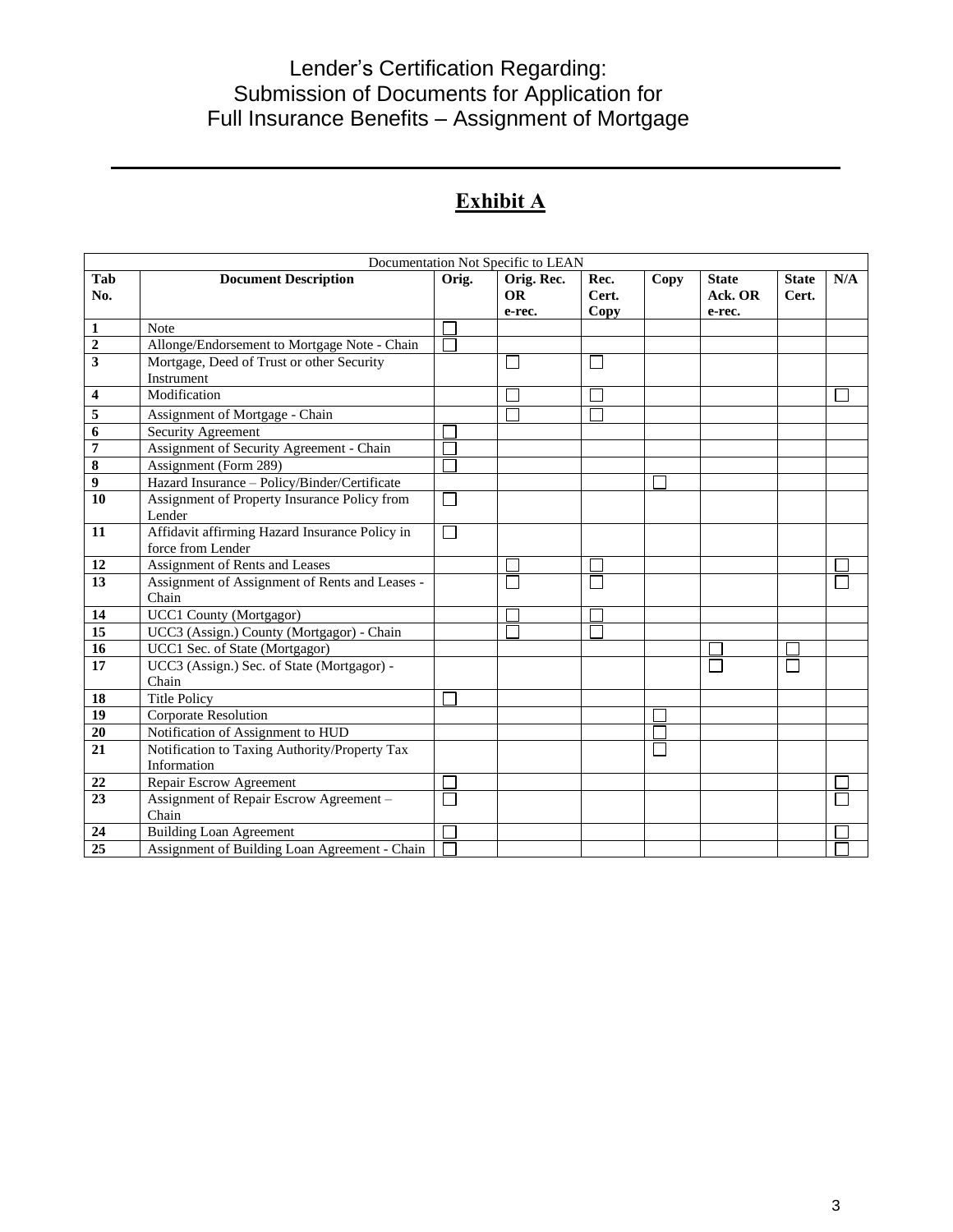| Applicable LEAN Documentation |                                                                                                       |  |       |                                   |                       |              |                                   |                       |     |
|-------------------------------|-------------------------------------------------------------------------------------------------------|--|-------|-----------------------------------|-----------------------|--------------|-----------------------------------|-----------------------|-----|
| Tab<br>No.                    | <b>Document Description</b>                                                                           |  | Orig. | Orig. Rec.<br><b>OR</b><br>e-rec. | Rec.<br>Cert.<br>Copy | Copy         | <b>State</b><br>Ack. OR<br>e-rec. | <b>State</b><br>Cert. | N/A |
| 26                            | <b>Operator Security Agreement</b>                                                                    |  |       |                                   |                       |              |                                   |                       |     |
| 27                            | Assignment of Operator Security Agreement - Chain                                                     |  |       |                                   |                       |              |                                   |                       |     |
| 28                            | Assignment of Rents and Leases                                                                        |  |       |                                   |                       |              |                                   |                       |     |
| 29                            | Assignment of Assignment of Rents and Leases                                                          |  |       |                                   |                       |              |                                   |                       |     |
| 30                            | <b>UCC1 County (Operator)</b>                                                                         |  |       |                                   |                       |              |                                   |                       |     |
| 31                            | UCC 3 (Assign.) County (Operator) - Chain                                                             |  |       |                                   |                       |              |                                   |                       |     |
| 32                            | UCC 1 Sec. of State (Operator)                                                                        |  |       |                                   |                       |              |                                   |                       |     |
| 33                            | UCC 3 (Assign.) Sec. of State (Operator) - Chain                                                      |  |       |                                   |                       |              |                                   |                       |     |
| 34                            | Operator Estoppel Certificate with copies of Lease<br>and Addendum to Operating Lease                 |  |       |                                   |                       |              |                                   |                       |     |
| 35                            | Operator Memorandum of Lease                                                                          |  |       |                                   |                       |              |                                   |                       |     |
| 36                            | Master Tenant Security Agreement                                                                      |  |       |                                   |                       |              |                                   |                       |     |
| 37                            | Assignment of Master Tenant Security Agreement -<br>Chain                                             |  |       |                                   |                       |              |                                   |                       |     |
| 38                            | <b>UCC1 County (Master Tenant)</b>                                                                    |  |       |                                   |                       |              |                                   |                       |     |
| 39                            | UCC3 (Assign.) County (Master Tenant) - Chain                                                         |  |       |                                   |                       |              |                                   |                       |     |
| 40                            | UCC1 Sec. of State (Master Tenant)                                                                    |  |       |                                   |                       |              |                                   |                       |     |
| 41                            | UCC3 (Assign.) Sec. of State (Master Tenant) -<br>Chain                                               |  |       |                                   |                       |              |                                   |                       |     |
| 42                            | Master Tenant Estoppel Certificate with Master<br>Lease Agreement and HUD Addendum to Master<br>Lease |  |       |                                   |                       | $\mathbf{L}$ |                                   |                       |     |
| 43                            | Memorandum of Master Lease                                                                            |  |       |                                   |                       |              |                                   |                       |     |
| 44                            | Memorandum of Sublease                                                                                |  |       |                                   |                       |              |                                   |                       |     |
| 45                            | <b>Master Lease Subordination Agreement</b>                                                           |  |       |                                   |                       |              |                                   |                       |     |
| 46                            | Assignment of Subordination Agreement - Chain                                                         |  |       |                                   |                       |              |                                   |                       |     |
| 47                            | Master Lease                                                                                          |  |       |                                   |                       |              |                                   |                       |     |
| 48                            | <b>Cross-Default Guaranty of Subtenants</b>                                                           |  |       |                                   |                       |              |                                   |                       |     |